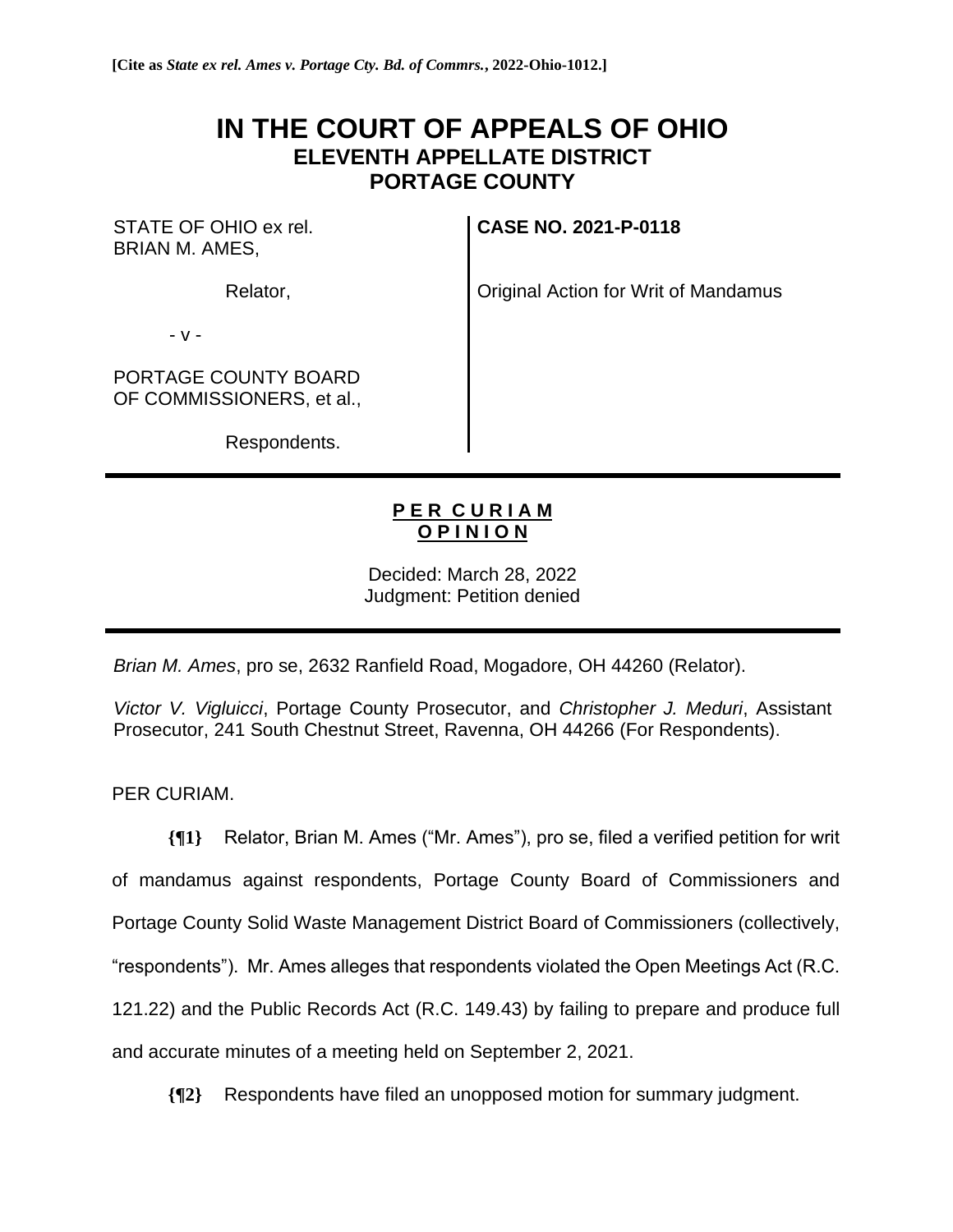**{¶3}** Upon a careful review of the record and pertinent law, we find as follows:

**{¶4}** (1) Mr. Ames has not established a clear legal right to the requested relief or a corresponding clear legal duty on the part of respondents. Although the meeting minutes at issue reference an "Accounts Payable Warrant Report on file in the office of the Portage County Auditor," they do not purport to attach the report as an exhibit or expressly incorporate it into the resolution. Therefore, the uncontroverted evidence shows that the board prepared and produced full and accurate meeting minutes.

**{¶5}** (2) Mr. Ames is not entitled to statutory damages under R.C. 149.43(C)(2). The basis of Mr. Ames' request is the alleged inaccuracy of the meeting minutes. Since the uncontroverted evidence demonstrates that respondents prepared and produced full and accurate minutes, Mr. Ames is not entitled to statutory damages on this basis.

**{¶6}** Thus, we grant respondents' motion for summary judgment, deny Mr. Ames' petition for a writ of mandamus, and deny his request for statutory damages.

#### **Background and Procedural History**

**{¶7}** The Portage County Board of Commissioners ("the board") established the Portage County Solid Waste Management District ("the SWMD") by resolution on December 20, 1988. *State ex rel. Ames v. Portage Cty. Bd. of Commrs*., 165 Ohio St.3d 292, 2021-Ohio-2374, 178 N.E.3d 492, ¶ 2, *reconsideration denied*, 164 Ohio St.3d 1433, 2021-Ohio-3091, 173 N.E.3d 515 ("*Ames II*"). Pursuant to R.C. 3734.52(A), the board serves as the SWMD's board of directors. *Id*. The board refers to itself as the "Solid Waste Management District Board of Commissioners" when conducting SWMD business.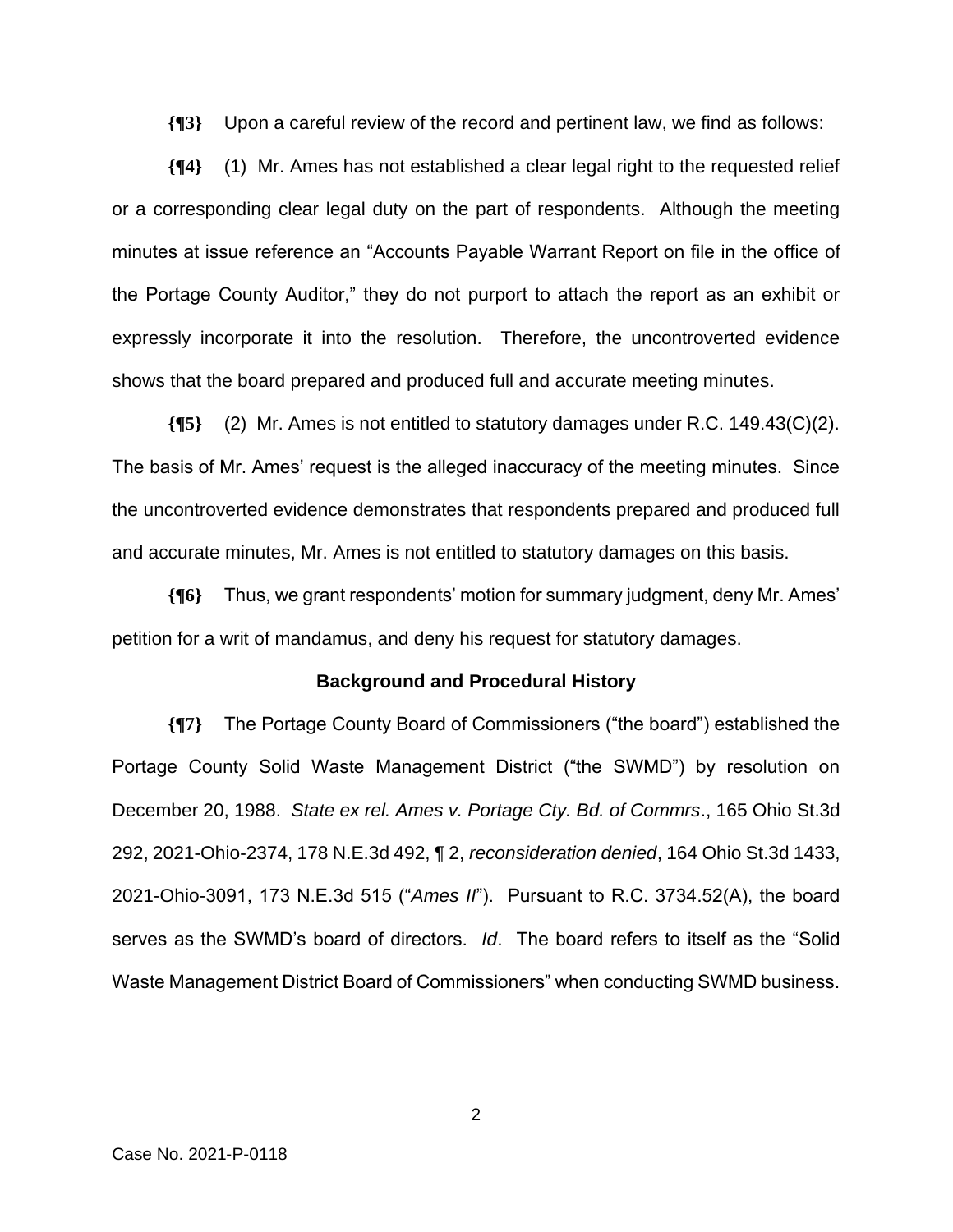**{¶8}** On September 2, 2021, the board conducted SWMD business at a public meeting, at which it adopted resolution No. 21-118. The board subsequently prepared meeting minutes, which state, in relevant part, as follows:

**{¶9}** "RESOLUTION No. 21-118 - RE: BILLS APPROVED AND CERTIFIED TO THE PORTAGE COUNTY AUDITOR FOR PAYMENT.

**{¶10}** "It was moved by Anthony J. Badalamenti, seconded by Vicki A. Kline that the following resolution be adopted:

**{¶11}** "RESOLVED, that the bills were approved and certified to the County Auditor for payment, contingent upon the review of the Portage County Board of Commissioners, Department of Budget and Financial Management, Department of Internal Services or other designee on September 2, 2021, in the total payment amount of \$14,585.37 for Funds 8300-8399 as set forth in the Accounts Payable Warrant Report on file in the office of the Portage County Auditor; and be it further,

**{¶12}** "RESOLVED, that the District Board of Commissioners finds and determines that all formal actions of this Board concerning and relating to the adoption of this resolution were taken in an open meeting of this Board and that all deliberations of this Board that resulted in those formal actions were in meeting [sic] open to the public in compliance with the law including Section 121.22 of the Ohio Revised Code.

**{¶13}** "Roll call vote as follows:

**{¶14}** "Vicki A. Kline, Yea; Sabrina Christian-Bennet, Yea; Anthony J. Badalamenti, Yea; \* \* \*."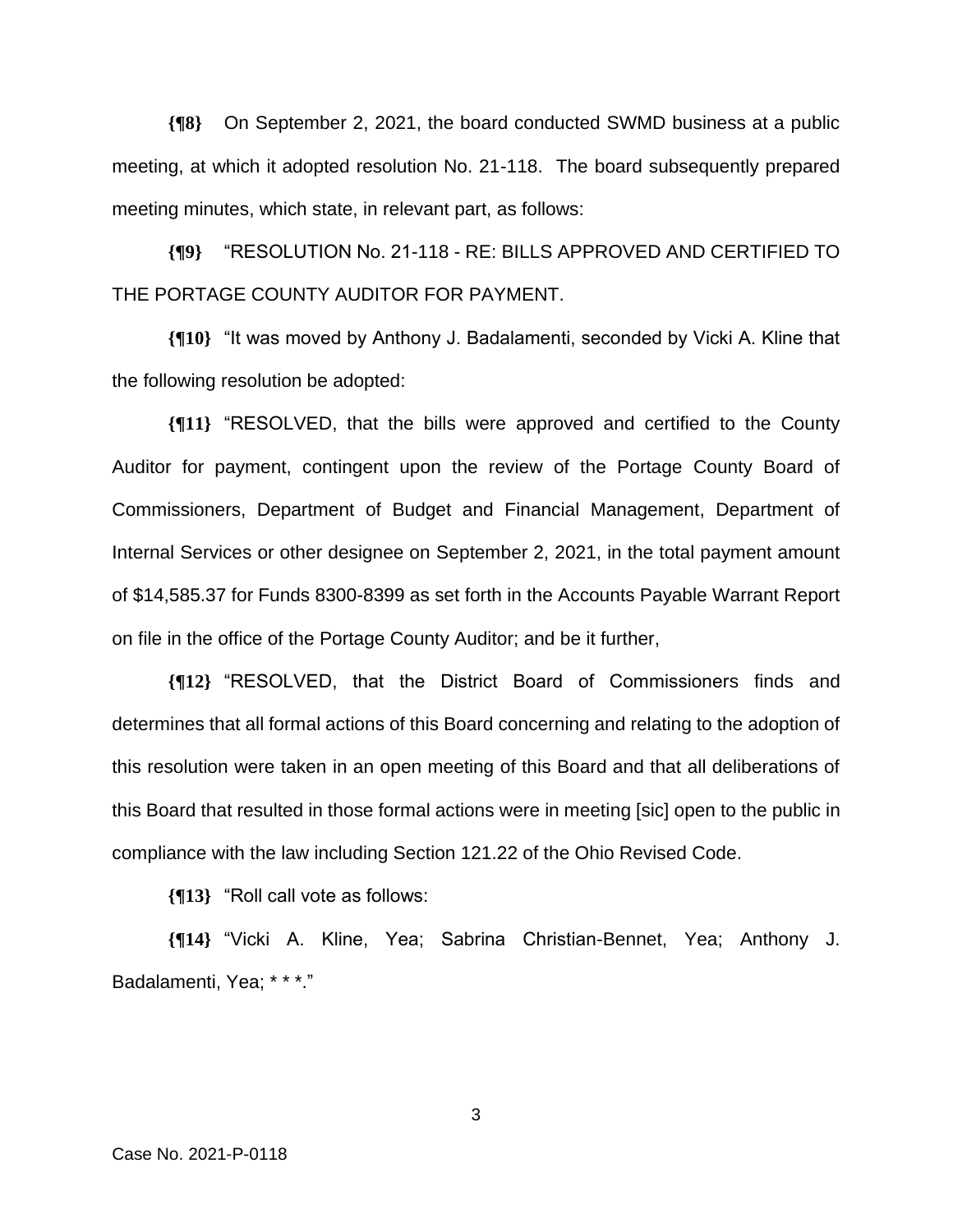**{¶15}** On December 20, 2021, Mr. Ames submitted a public-records request for the minutes of the September 2 SWMD meeting. The following day, the board's clerk emailed the minutes to Mr. Ames.

**{¶16}** On December 27, 2021, Mr. Ames filed a petition for a writ of mandamus, alleging that the September 2 SWMD meeting minutes were not full and accurate because they did not include the "Accounts Payable Warrant Report" referenced in resolution no. 21-118. Mr. Ames also requested statutory damages pursuant to R.C. 149.43(C)(2).

**{¶17}** Respondents filed an answer denying the material allegations of Mr. Ames' complaint and asserted several defenses and affirmative defenses.

**{¶18}** On the same date, respondents filed a motion for summary judgment, contending that (1) the September 2 SWMD meeting minutes that were prepared and produced to Mr. Ames are full and accurate; and (2) Mr. Ames' action is barred by the doctrine of res judicata. They further contend that they have provided to Mr. Ames a copy of the "Accounts Payable Warrant Report" referenced in resolution no. 21-118. In support of their motion, respondents submitted affidavits from the board's clerk and the board's Director of the Department of Budget and Financial Management.

**{¶19}** Mr. Ames did not file an opposition to respondents' motion for summary judgment.

#### **Summary Judgment Standard**

**{¶20}** Civ.R. 56(C) provides that before summary judgment is granted, it must be determined that (1) no genuine issue as to any material fact remains to be litigated, (2) the moving party is entitled to judgment as a matter of law, and (3) it appears from the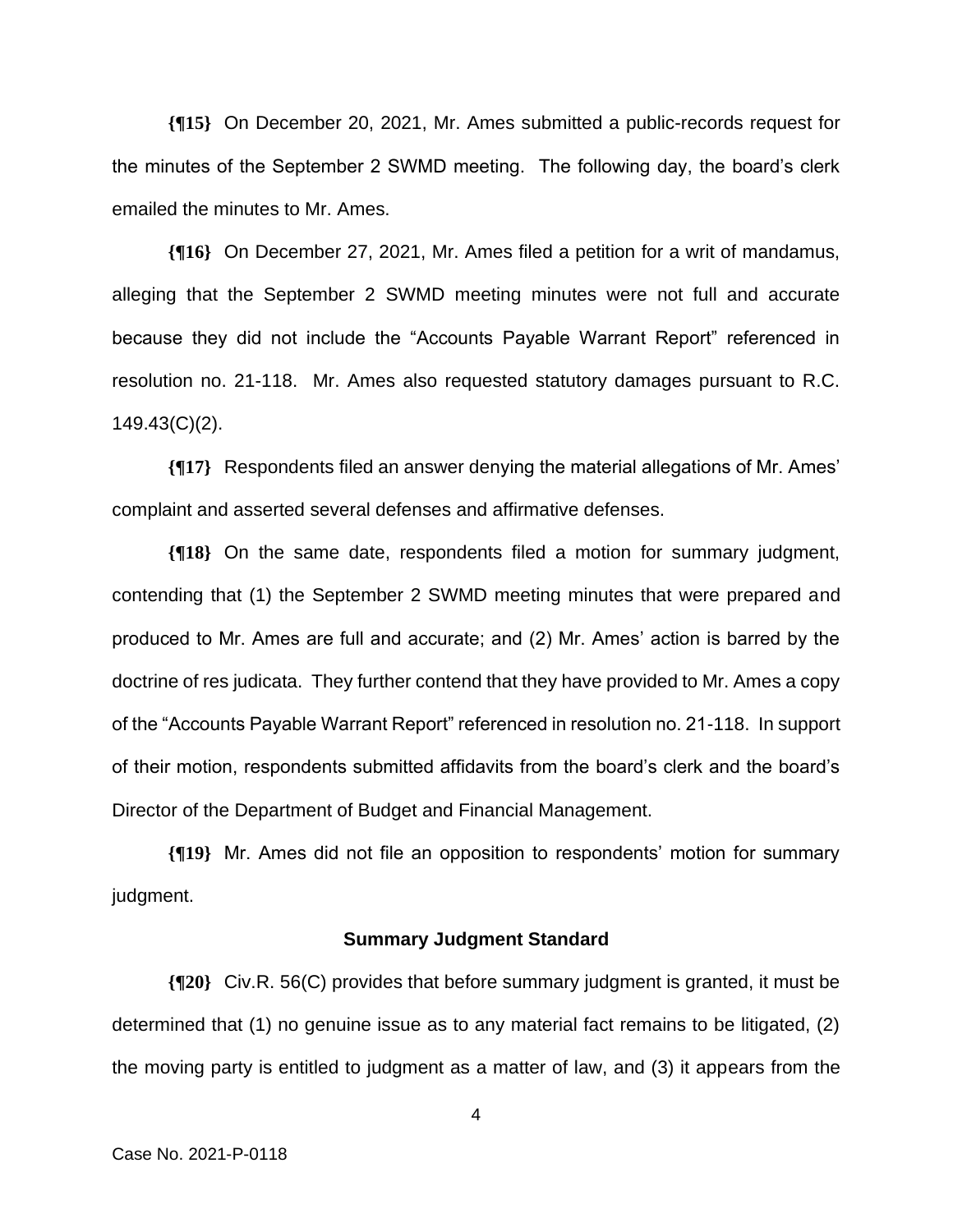evidence that reasonable minds can come to but one conclusion, and viewing the evidence most strongly in favor of the nonmoving party, that conclusion is adverse to the nonmoving party. *State ex rel. Levin v. Schremp*, 73 Ohio St.3d 733, 734, 654 N.E.2d 1258 (1995).

## **Writ of Mandamus Standard**

**{¶21}** "Mandamus is a writ, issued in the name of the state to an inferior tribunal, a corporation, board, or person commanding the performance of an act which the law specifically enjoins as a duty resulting from an office, trust, or station." R.C. 2731.01. "'The function of mandamus is to compel the performance of a present existing duty as to which there is a default.'" *State ex rel. Willis v. Sheboy*, 6 Ohio St.3d 167, 168, 451 N.E.2d 1200 (1983), quoting *State ex rel. Fed. Homes Properties, Inc. v. Singe*r, 9 Ohio St.2d 95, 96, 223 N.E.2d 824 (1967).

**{¶22}** To prevail in a claim for mandamus relief under the Open Meetings Act (R.C. 121.22), the relator must establish, by clear and convincing evidence, (1) a clear legal right to the requested relief, (2) a clear legal duty on the part of appellees to provide it, and (3) the lack of an adequate remedy in the ordinary course of the law. *State ex rel. Am. Civ. Liberties Union of Ohio, Inc. v. Cuyahoga Cty. Bd. of Commrs*., 128 Ohio St.3d 256, 2011-Ohio-625, 943 N.E.2d 553, ¶ 22. For relief under the Public Records Act (R.C. 149.43), the first two elements are the same, but the relator need not establish the lack of an adequate remedy in the ordinary course of the law. *Id*. at ¶ 24.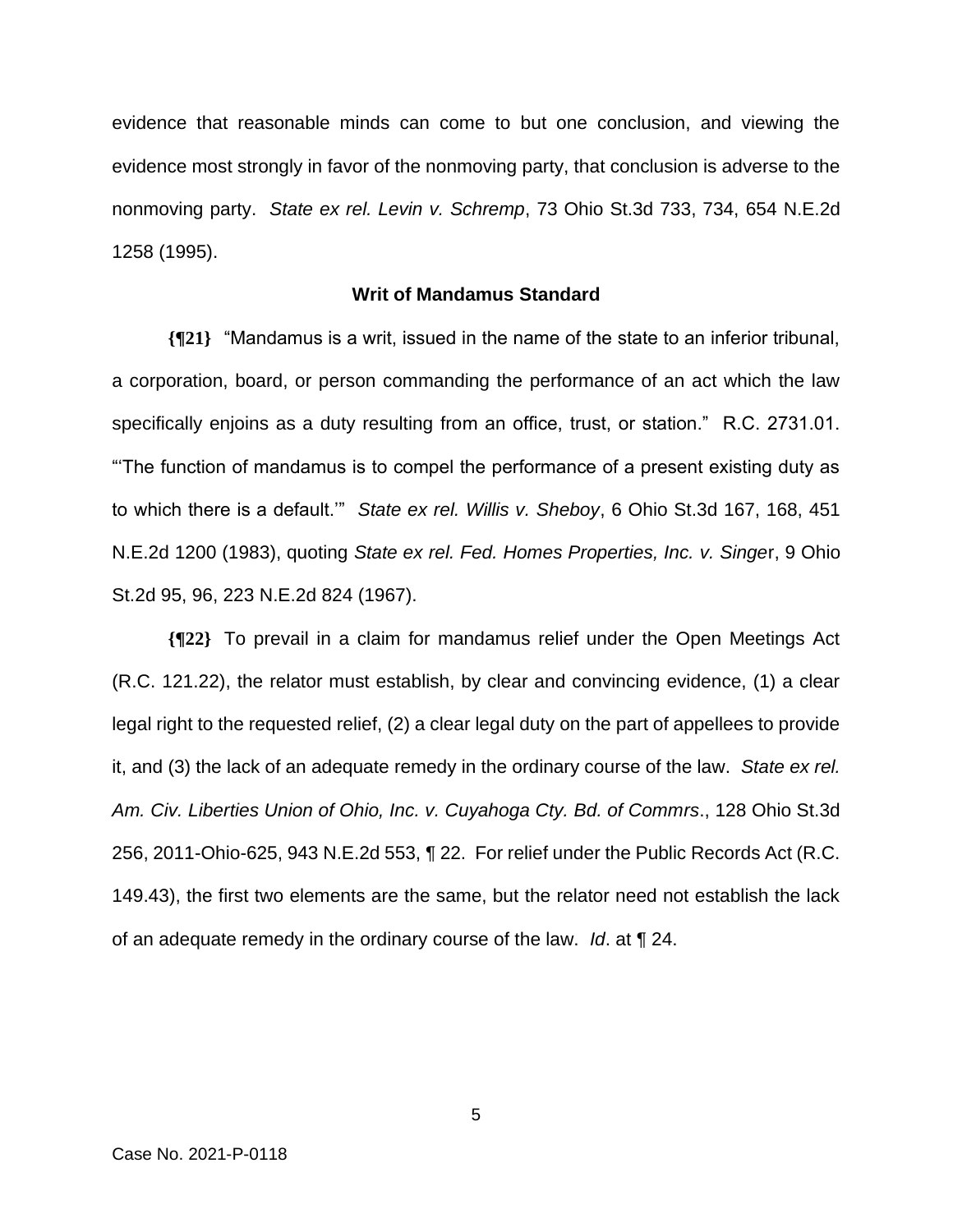### **Full and Accurate Minutes**

**{¶23}** Mr. Ames contends that the minutes of the September 2 SWMD meeting were not prepared and maintained as required by law and that a full and accurate copy of those minutes was not provided in response to his public-records request.

**{¶24}** R.C. 121.22(C) provides that "[t]he minutes of a regular or special meeting of any public body shall be promptly prepared, filed, and maintained and shall be open to public inspection. The minutes need only reflect the general subject matter of discussions in executive sessions authorized under division (G) or (J) of this section."

**{¶25}** The Supreme Court of Ohio has explained that R.C. 121.22(C) requires a public body to prepare, file, and maintain minutes of its meetings. *Ames II* at ¶ 21. Once prepared, R.C. 149.43(B) requires that the public body provide public access to the minutes upon request. *Id*. In addition, R.C. 305.10 requires that the clerk of a county board of commissioners keep a full record of the board's proceedings. *Id*. The court has held that mandamus is an appropriate remedy to compel a public body to prepare and produce full and accurate meeting minutes under R.C. 121.22 and 149.43. *Ames II* at ¶ 24.

**{¶26}** Mr. Ames filed a similar mandamus action against the same respondents in case no. 2019-P-0125. This court denied Mr. Ames' petition in *State ex rel. Ames v. Portage Cty. Bd. of Commrs*., 11th Dist. Portage No. 2019-P-0125, 2020-Ohio-4359 ("*Ames I*"). Mr. Ames appealed to the Supreme Court of Ohio as of right.

**{¶27}** In *Ames II*, the Supreme Court determined that the SWMD meeting minutes at issue satisfied R.C. 121.22(C) "[i]n large part." *Id*. at ¶ 22. However, Mr. Ames was correct that the approved minutes of one SWMD meeting were "inaccurate in one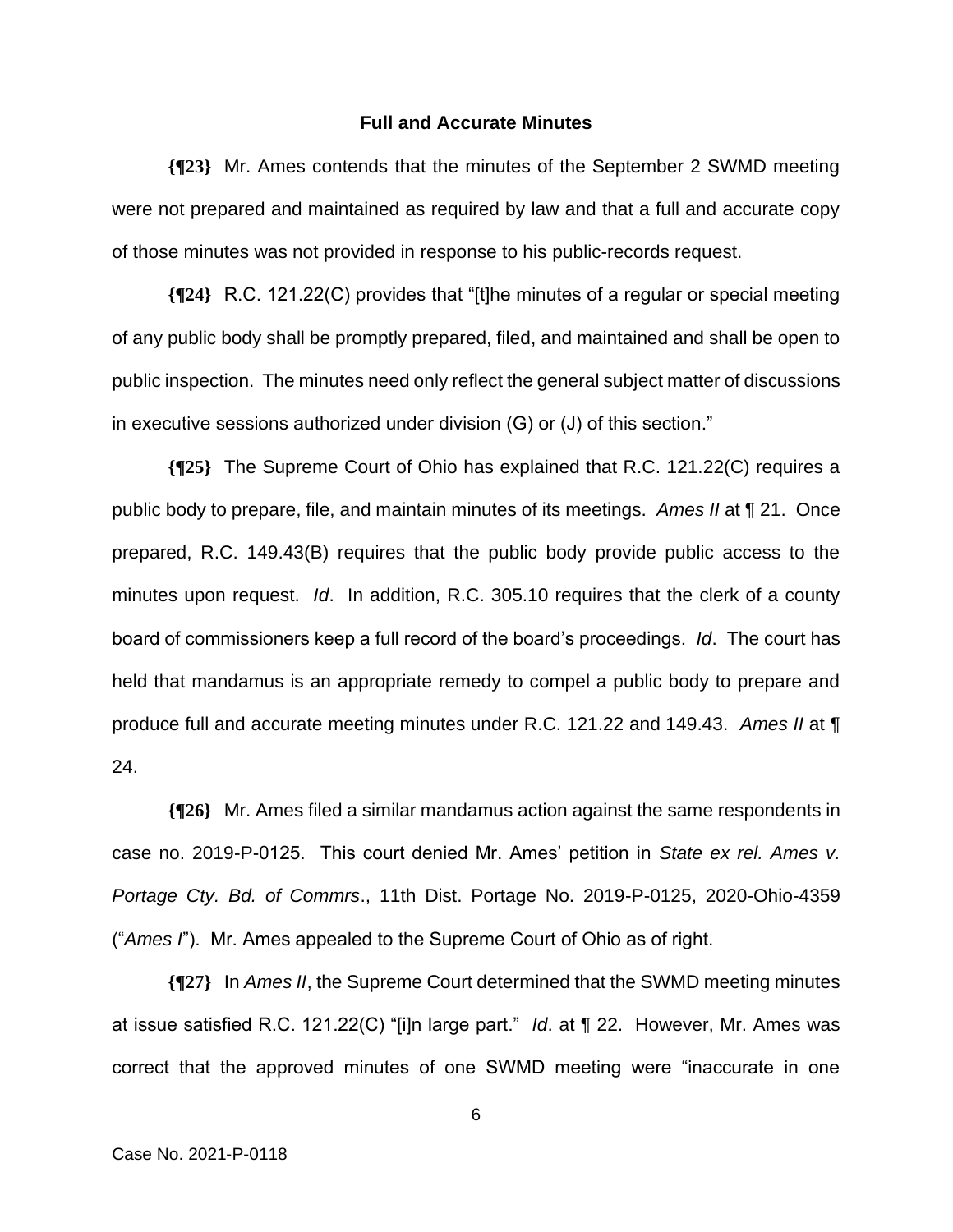respect." *Id*. For a resolution passed at that meeting, the minutes stated that a "Then and Now Certificate" from the county auditor was "attached hereto as Exhibit 'A' and incorporated herein by reference." *Id*. at ¶ 7, 22. Exhibit A was not attached to the approved minutes or produced to Mr. Ames in response to his public-records request. *Id*. at ¶ 22-23. The fact that Exhibit A was available from another source was immaterial because "the board has a duty to maintain a full and accurate record of its proceedings." *Id*. at ¶ 23. Thus, the Supreme Court found that the board did not produce full and accurate meeting minutes in response to Mr. Ames' public-records request and ordered the board to produce Exhibit A to Mr. Ames. *Id*. at ¶ 24, 28.<sup>1</sup>

**{¶28}** Here, there is no similar inaccuracy with respect to the September 2 SWMD meeting minutes. The portion of the minutes reflecting the board's adoption of resolution no. 21-118 reference an "Accounts Payable Warrant Report on file in the office of the Portage County Auditor." However, unlike the minutes in *Ames II*, they do not purport to attach the report as an exhibit or expressly incorporate it into the resolution. Thus, unlike the "Then and Now" certificate in *Ames II*, the accounts payable warrant report did not effectively become a part of the board's resolution.

**{¶29}** In sum, the uncontroverted evidence shows that respondents prepared and produced full and accurate minutes of the September 2 SWMD meeting. Accordingly, Mr. Ames has not established a clear legal right to the requested relief or a corresponding clear legal duty on the part of respondents.

<sup>1.</sup> Notably, the meeting minutes at issue in case no. 2019-P-0125 reflect the board's adoption of resolutions referencing an "Accounts Payable Warranty Report on file in the office of the Portage County Auditor." The reports were not included in the minutes. Mr. Ames did not challenge the accuracy of those portions of the meeting minutes.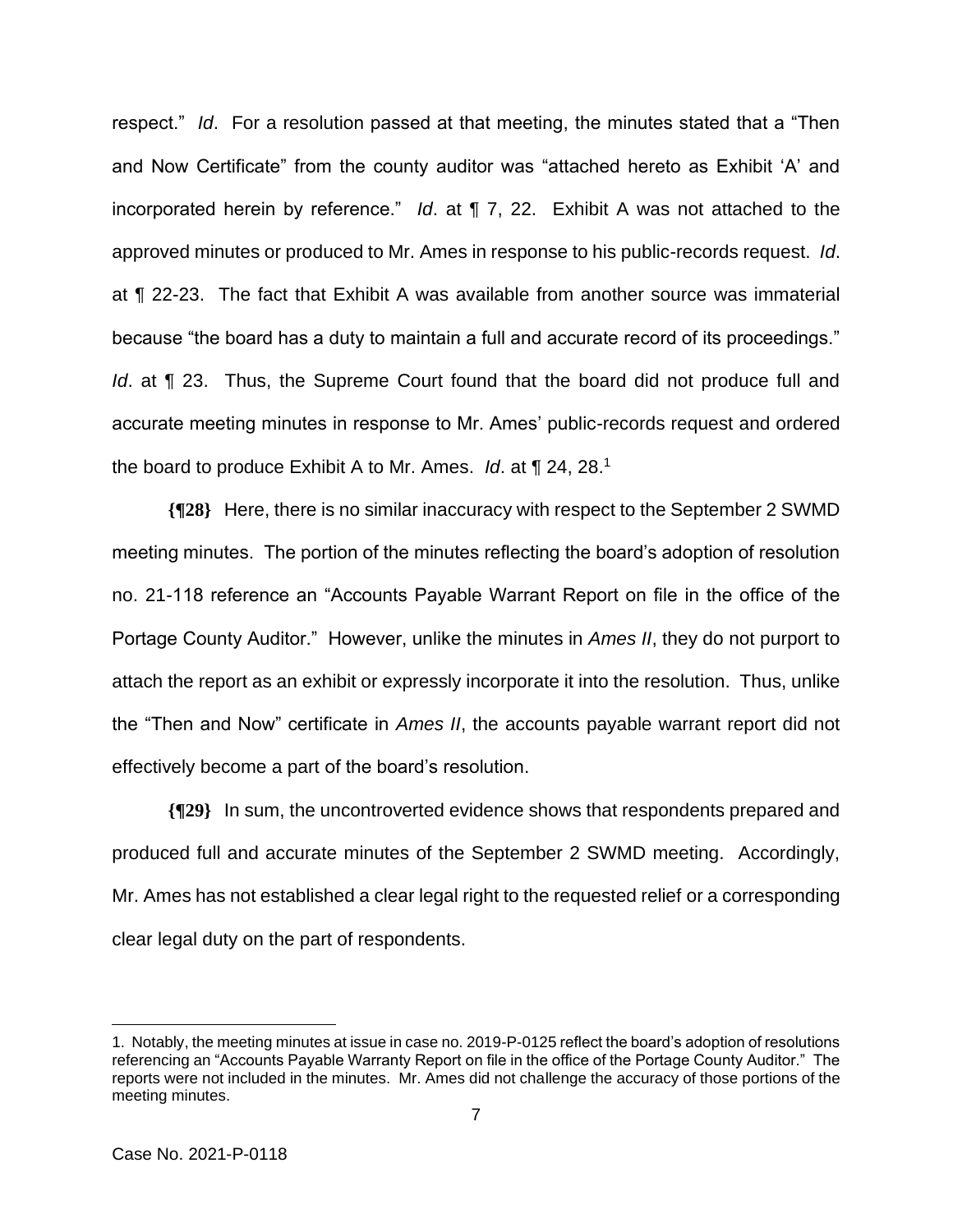#### **Statutory Damages**

**{¶30}** We next address Mr. Ames' request for statutory damages pursuant to R.C. 149.43(C)(2).

**{¶31}** "Under R.C. 149.43(C)(2), the 'requester shall be entitled to recover' statutory damages if (1) he submits a written request 'by hand delivery, electronic submission, or certified mail,' (2) the request 'fairly describes the public record or class of public records,' and (3) 'a court determines that the public office or the person responsible for public records *failed to comply with an obligation' imposed by R.C. 149.43(B)*. Statutory damages accrue 'at one hundred dollars for each business day during which the public office or person responsible for the requested public records *failed to comply [with an obligation in accordance with division (B) of this section]*, beginning with the day on which the requester files a mandamus action to recover statutory damages, up to a maximum of one thousand dollars.'" (Emphasis added.) *State ex rel. Armatas v. Plain Twp. Bd. of Trustees*, 163 Ohio St.3d 304, 2021-Ohio-1176, 170 N.E.3d 19, ¶ 25, quoting R.C. 149.43(C)(2).

**{¶32}** Mr. Ames contends that respondents failed to comply with R.C. 149.43(B)(2), which provides, in relevant part, that "[t]o facilitate broader access to public records, a public office or the person responsible for public records shall organize and maintain public records in a manner that they can be made available for inspection or copying in accordance with division (B) of this section."

**{¶33}** The basis of Mr. Ames' request for statutory damages is the alleged inaccuracy of the September 2 SWMD meeting minutes. As explained above, the